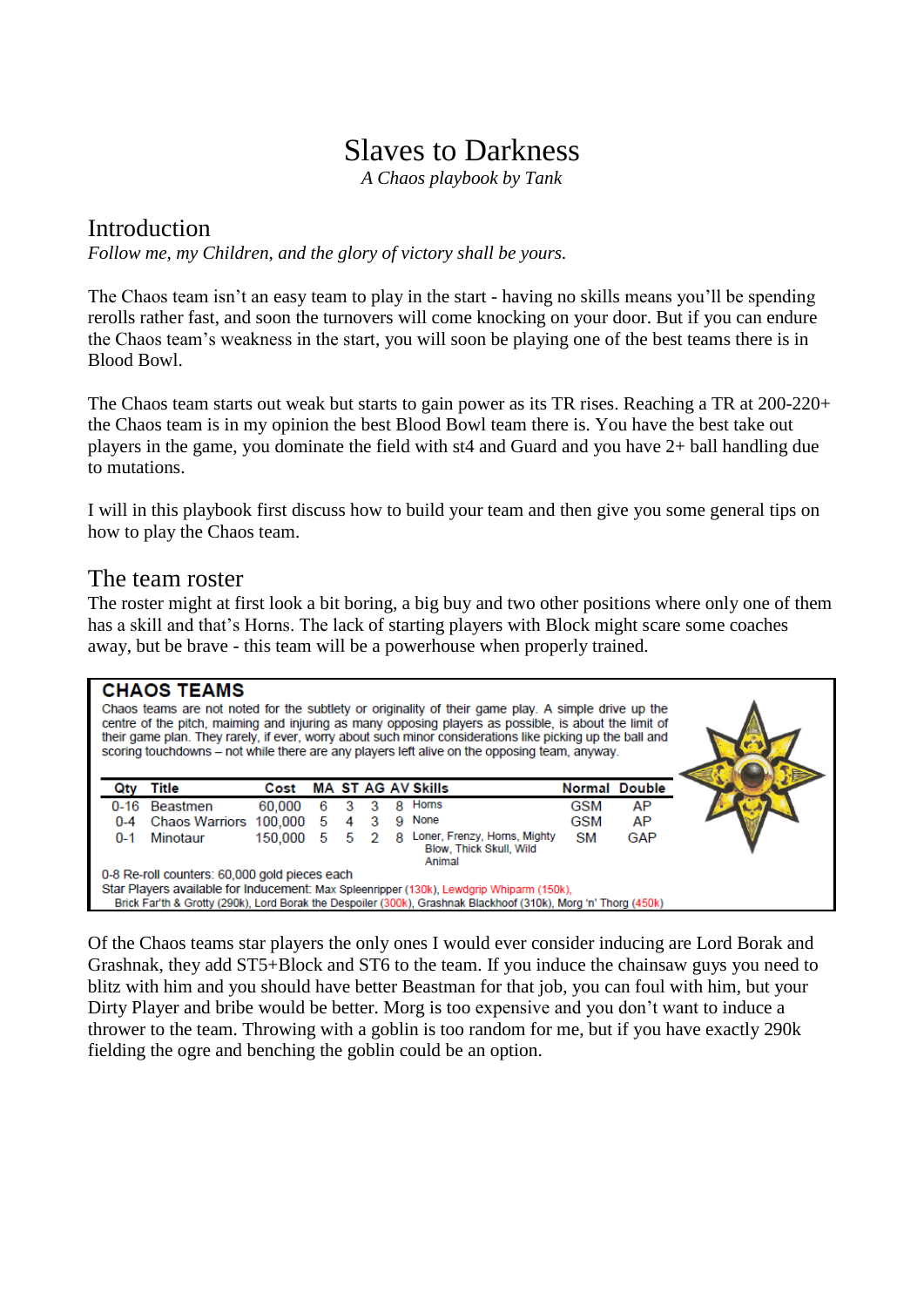# Minotaur

The Minotaur starts with Mighty Blow, Frenzy and Horns which makes it very easy to get 3bd and with both Loner and a lot of other thing to use your few rerolls on you should strive to get 3bd each time he blocks and blitzes.

| Qty   | Title           | Cost |  |  | MA ST AG AV Skills                                             | Normal Double |            |
|-------|-----------------|------|--|--|----------------------------------------------------------------|---------------|------------|
| $0-1$ | Minotaur 150000 |      |  |  | Loner, Frenzy, Horns, Mighty Blow,<br>Thick Skull, Wild Animal | <b>SM</b>     | <b>GAP</b> |

#### **Team role**

In the start your Minotaur will be your main blitzer and casualty maker until your Beastmen starts to skill up, but will later become a support player. He will still be a dangerous player on the field and great for targeting the other team big guy, but with the Loner skill and not having Piling On, he will not get so many blitzes and have to rely on Tentacle to get free blocks.

# **Skills:**

Normal: Claw, Tentacle, Guard Double: Block Stats: ST

The first skill should always be claw unless you roll a double or a ST+. With claw you will start to gain an advantage against the high AV teams like Orcs and Dwarfs.

The second and third skill should be Tentacle and Guard, in what order you choose them is up to you. I prefer Tentacle which will give the Minotaur the ability to keep players in his tackle zone and thereby gain more blocks without having to use the teams blitz, and it can also be quite useful when playing defence.

After getting the three first skills and assuming you haven't gotten any doubles or ST+, it becomes more of a personal choice of what skill to get, I would recommend to get Stand Firm but Break Tackle is also a viable choice. On a roll of 10 even MA or AV could be considered.

# Chaos Warrior

The Chaos Warrior is one of the few ST4 players you actually can skill up by scoring TD's due to his AG3 so you don't have to rely on luck like you have to with Black Orcs, Flesh Golems and Nurgle Warriors.

| <b>Qty</b> | Title                | Cost |  |                |  | MA ST AG AV Skills Normal Double |    |
|------------|----------------------|------|--|----------------|--|----------------------------------|----|
| $0 - 4$    | Chaos Warrior 100000 |      |  | $\blacksquare$ |  | <b>GSM</b>                       | AP |

#### **Team role**

Their main role is support with Guard and making safe blocks i.e. 2BD with Block. When needed, you can make these ST4 guys carry your ball.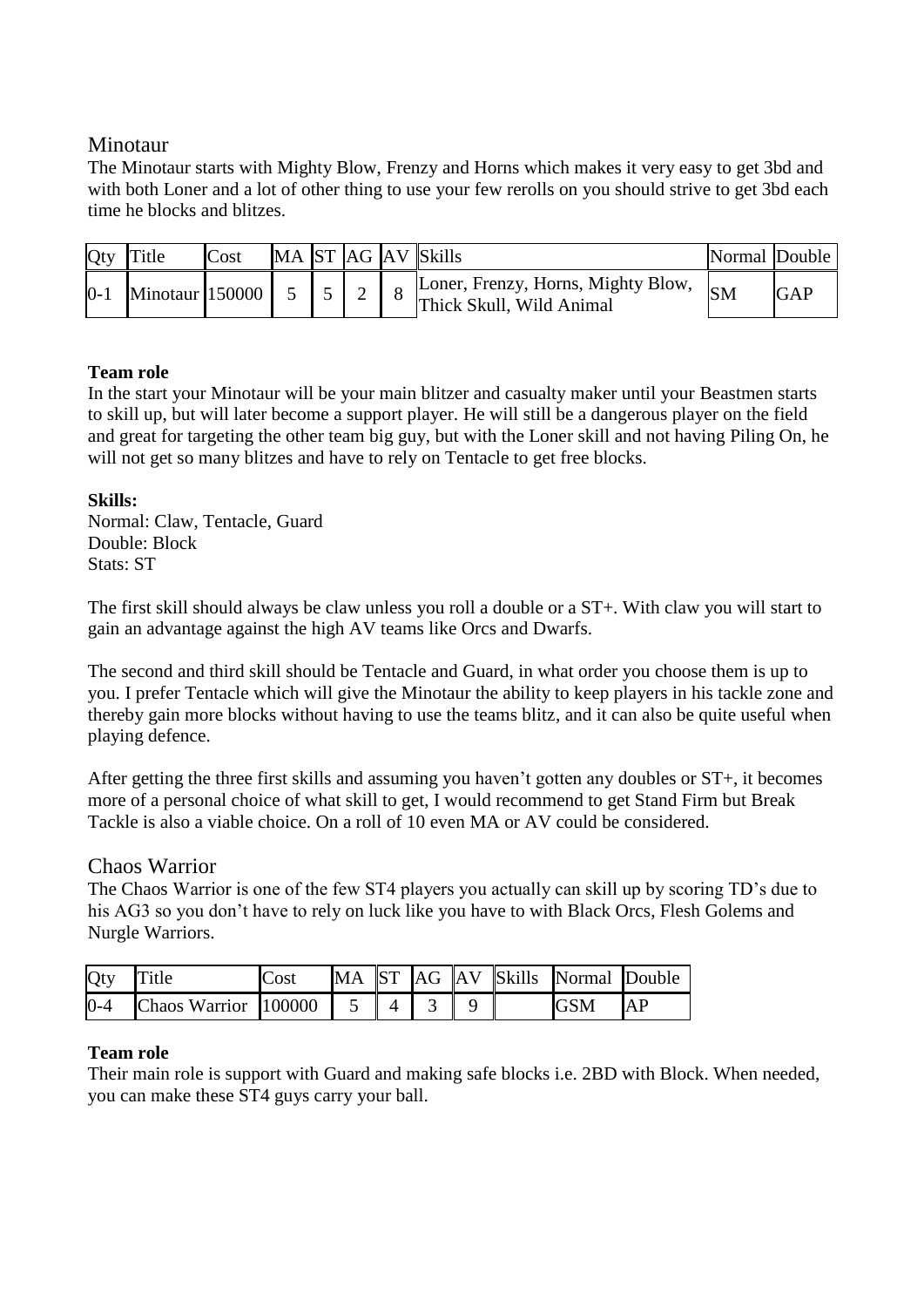# **Skills** Normal: Block, Guard, Mighty Blow, Claw Double: Diving Tackle Stats: ST, AG

The first skill for a Chaos Warrior should be Block, an alternative could be Mighty Blow, but in the start Block will almost give you as many casualties as Mighty Blow will and you will make a lot less turnovers.

Second skill should be Guard. Getting those Block, Guard Chaos Warriors will make you start dominating the other teams and make you get more blocks in, and thereby hopefully get the upper hand on the pitch. Again Mighty Blow is an option, depending on how far you are with developing your basher Beastmens a single Mighty Blow Chaos Warrior would be good, but I recommend getting at least two Guards before considering Mighty Blow. A side bonus on taking Mighty Blow as the second skill is that you will properly reach the third skill faster, but you primary goal with the Chaos Warriors is to get Block and Guard, other skills are just a bonus.

On doubles, always take Diving Tackle no matter what time you get the choice. If you get a second double, just ignore it and get back on track with getting Block and Guard. Combining Diving Tackle, Tentacle and a lot of Guard your team will be a pain in the ass playing against and you will get so many extra blocks that you will make the casualties and knock outs needed to dominate and win the game.

Stat increases for Chaos Warriors are a bit tricky. Always take ST+. AG+ should be considered and in most cases taken. It makes your Guard player very mobile and gives you the opportunity to make some elfs play. Even if you get AG+ on your first skill don't make him your primary ball handler, he is to slow even if he is only one move slower than a Beastman, and has an other role on the team to fulfil first. I would discard any MA/AV choices and get the other important skills first.

# Beastman

Do not underestimate the power of Horns. The ability to blitz ST3 players without an assist is priceless and one of the strengths of the Chaos team. These guys are one of my personal favourite players and are at least in the top three of best linemen.

| Qty Title |                                          |  |  |  | Cost MA ST AG AV Skills Normal Double |  |
|-----------|------------------------------------------|--|--|--|---------------------------------------|--|
|           | 0-16 Beastmen 60000 6 3 3 8 Horns GSM AP |  |  |  |                                       |  |

#### **Team role**

The Beastmen have different roles to fill: Bashers, ball handler, sacker and supporters. Defining which role each Beastman will fill depends a lot on his first skill: Is it normal, double or stat.

#### **Bashers**

Assuming you don't get a double or stat, start developing your bashers. You will need two or three of these guys.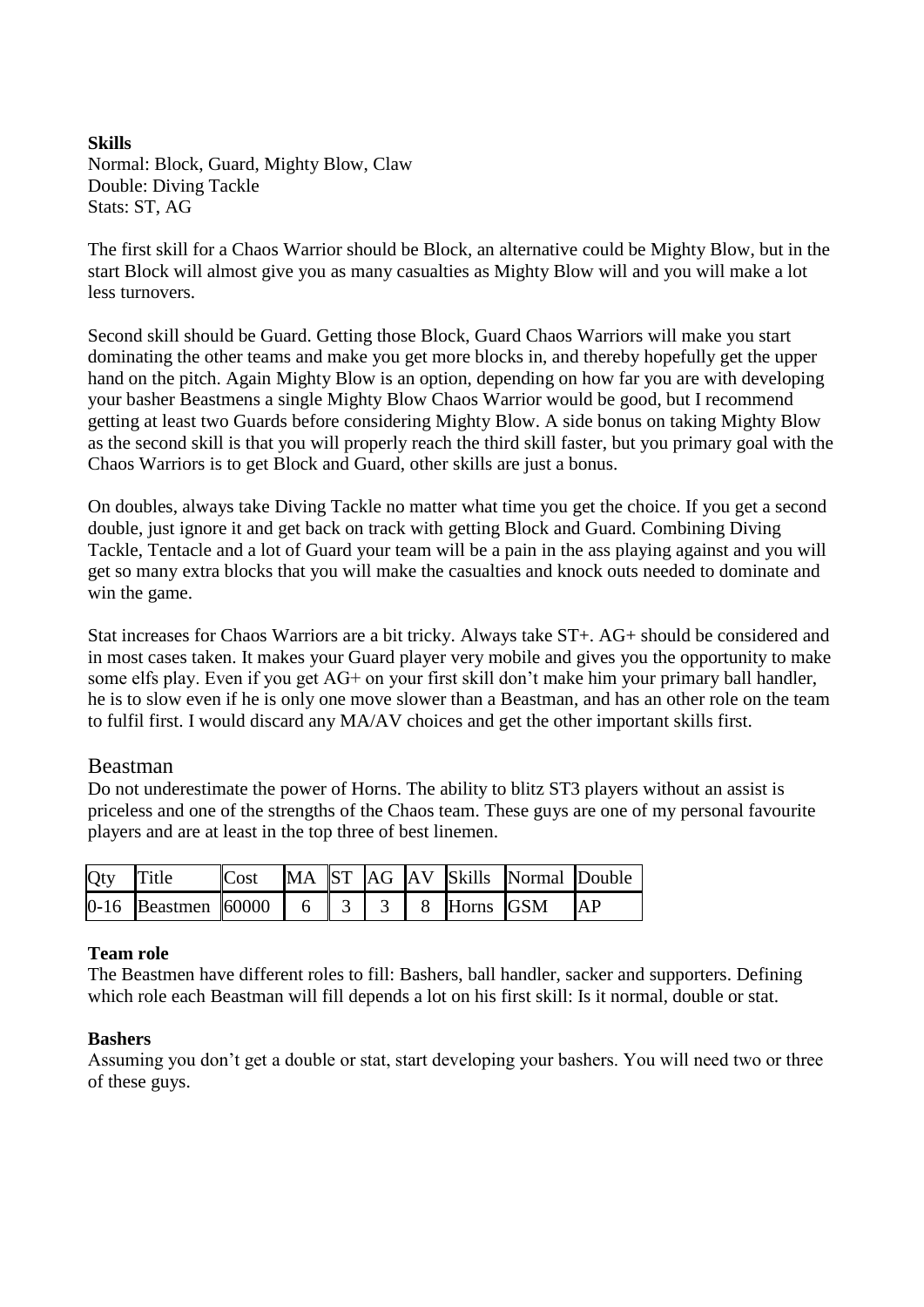# **Skills** Normal: Mighty Blow, Piling On, Claw, Frenzy, Tackle, Block Double: None Stats: ST

The first skill should be Mighty Blow followed by either Piling On or Claw, depending on how high the general AV is in your league and the third skill should be the one you didn't choose as second. After getting your Mighty Blow, Piling On, Claw Beastman he is going to make a lot of casualties and soon you will have to choose your fourth skill. I recommend Frenzy, it will give you a higher probability to knock your opponent down and get the important AV/INJ roll with your killing machine. Knocking down a Dodge player with Frenzy is the same probability as knocking him down with Tackle, and if your target doesn't have Dodge, you can guess which is best. Block is always nice to have, but it isn't as important on your basher as all the other skills are. I would wait with choosing Block as the fifth or sixth skill. The reason it isn't so important is that when your basher is up and running, your team will be at a TR where a lot of the opponents either have Block or Wrestle and then your Block skill won't help you knock your opponent over. And before you can hurt the opposing players, you have to knock them down. Also – if your league happens to be heavy on Fend defenders, then Grab just might be worth considering, as it will allow you to use Piling On in spite of Fend (by pushing sideways).

# **Ball handler**

If you roll a stat for a Beastman as the first skill, consider making him your ball handler. It doesn't really matter what stat it is. Making a single ball handler should be enough.

#### **Skills**

Normal: Block, Sure Hands, Extra Arms, Two Heads Double: Dodge Stat: ST, AG, MA

After getting your stat increase, Block and Sure hand should be your priority skills. If it was an AG+ you got, the fourth skill could go to Guard to make him more useful in defence. If it was either ST or MA, extra arms will give him the much needed 2+ pick up and two head can make his dodging a lot easier.

#### **Sacker**

This is the guy that is going to knock your opponent's ball handler down. One should be enough. **Skills** Normal: Wrestle, Tackle Double: Leap Stats: ST, AG, MA

First skill should be Wrestle followed by Tackle and then he really doesn't need any more skills. If you get a double or stat on the second roll take it and go for Tackle on the third roll.

#### **Supporters**

These guys' roles are similar to the Chaos Warriors. They are on the field to Guard and make safe blocks. One of these guys should be made the team's fouler.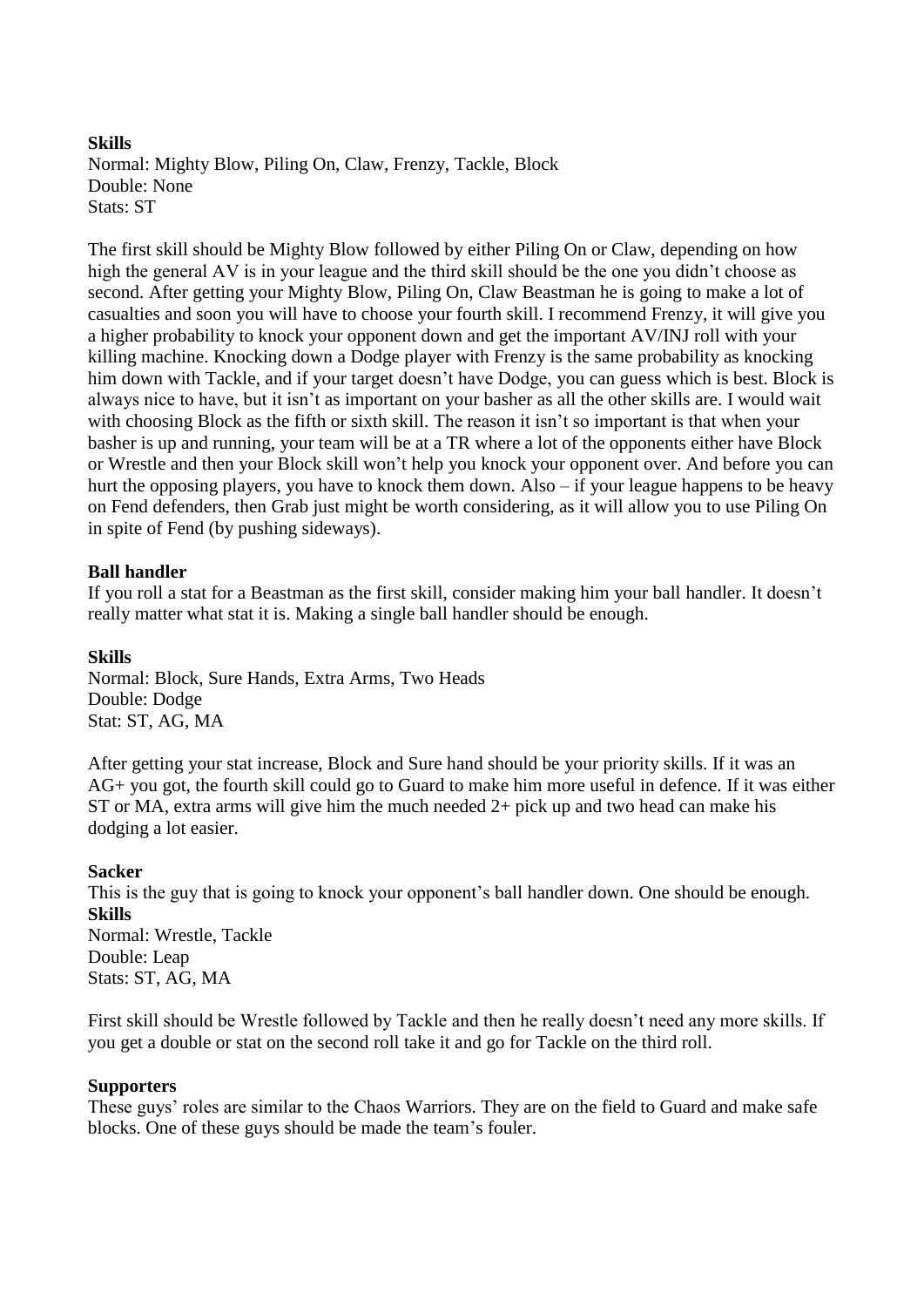#### **Skills** Normal: Block, Guard, Mighty Blow, Tackle Double: Diving Tackle Stats: ST, AG

First skill goes to Block to minimize the turnover caused by blocking. Second goes to Guard for more domination and easier getting 2BD blocks. After this it is up to you how to build these supporters, but a mix between Tackle and Mighty Blow on the third skill should be fine. If you get an AG+, turn him in your secondary ball handler.

One supporter Beastman should be given Dirty Player as the first skill and if you are lucky never skill up again, if he does, give him either Block or Kick.

#### **General rule for choosing skills with Chaos**

If in doubt, take Guard.

It is really important to get your bashers ready, so the first one or two Beastman to skill up should be chosen for the task, when they get their third skill your start to become the favourite when meeting other bashing teams. Else it is a priority to get some Block players to minimize the turnovers you cause on blocks.

# Starting lineup

I would recommend one of the two following starting rosters. The first one with a Minotaur, three Chaos Warriors and two rerolls or second one with four Chaos Warriors and three rerolls.

| <b>Type</b>     | Cost |
|-----------------|------|
| Minotaur        | 150k |
| Chaos Warrior   | 300k |
| <b>Beastmen</b> | 420k |
| Reroll          | 120k |
|                 | 990k |

| <b>Type</b>   | Cost             |
|---------------|------------------|
| Chaos Warrior | 400k             |
| Beastmen      | 420k             |
| Reroll        | 180 <sub>k</sub> |
|               | 1.000k           |

I personally like the second choice best, having three rerolls when your team doesn't have any skills is great and you don't have to pay double price for them later on. The first two buys should be the Apo and Minotaur, in which order is up to you. You should aim for at team with around 14 players and four rerolls, don't get any more as you would like to prevent your TR from sky rocketing.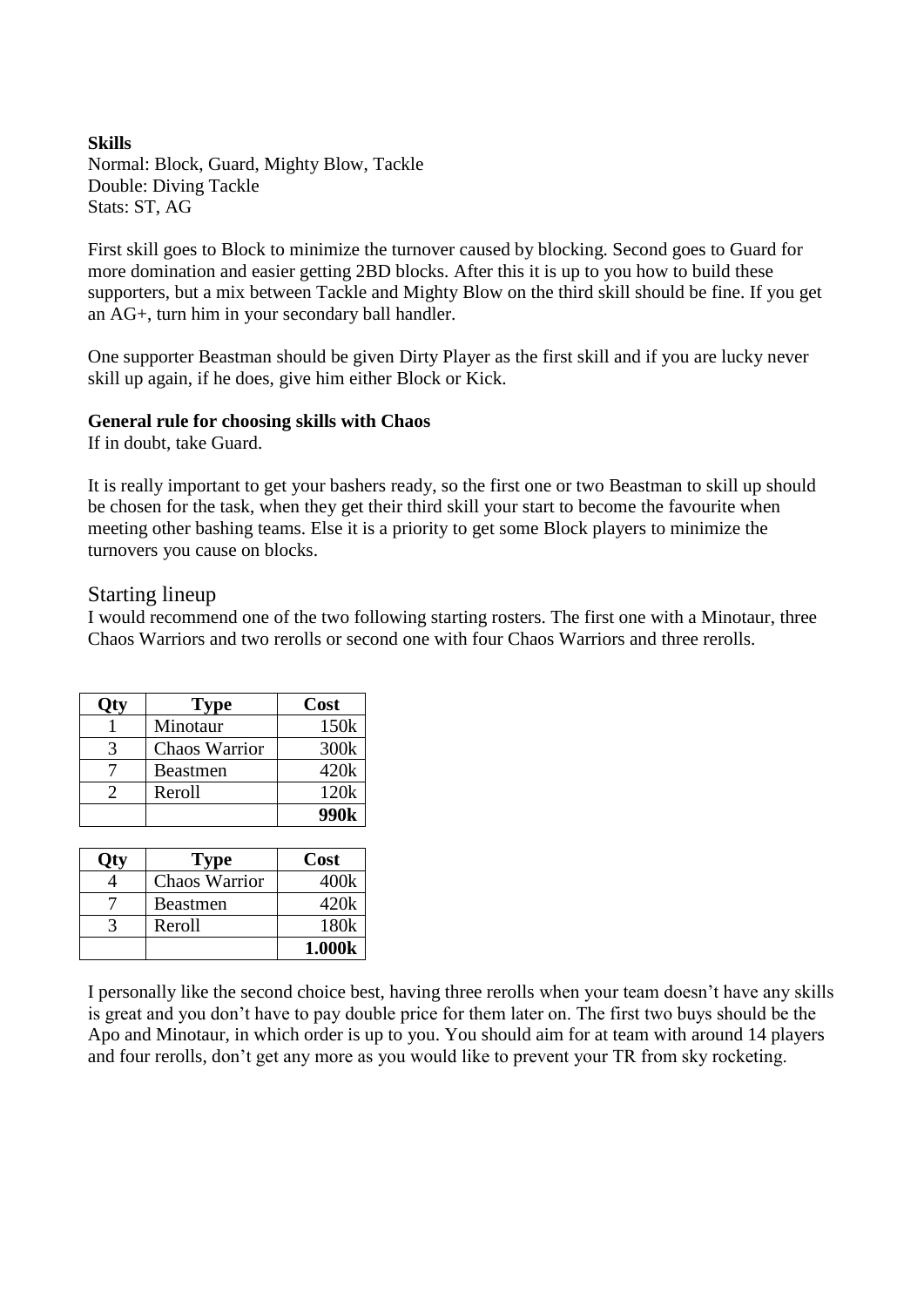# Strategy

I can't tell you how to move your players in each situation, but I can tell you what I think about when I play with my Chaos team.

The first thing is that I play after the standard 2-1 victory. If you win the toss, receive the ball and make an 8 turn drive causing as much damage as possible. In the  $2<sup>nd</sup>$  half, force your opponent to score or break him, then score again. Or do it the other way around. Sounds easy right?  $=$ )

When playing against slow teams who can bash back, you will in most cases have an advantage due to claw. The only team that is capable of bashing as hard as you is the Chaos Dwarfs. They also have the thick skull advantage, so against this team, you need to use your superior strength and speed to secure victory and hopefully Nuffle likes your mighty blow, piling on, claw players more than his. The only teams you should be afraid of from this category are the ones with Claw, that skill is really the key in bashing games. Just compare Orcs to Chaos: I would rather play the Orc team until Chaos gets claw. So focus on their take out players and protect your own. Don't give them any easy fouls, you only have AV 8, and with just a few assist and a dirty player, your key players might soon find themselves in the dugout rather than on the field.

Facing high ST/guard teams like Orcs, you need pick your battles carefully, don't stand your whole team up against his if you give a lot of blocks away; make sure you get the most out of the fight or don't commit your team until your claw players have given you the numbers advantage on the field.

Playing against fast/high-AG teams, you need to use your Diving Tackle and tentacles to get you the blocks you need to cause damage. But generally play safe; keep you ball carrier in a cage of guard players so that leap players will be faced with a 2bd against if they try the leap. The tactic is the same as against bashing teams: Maximize your block and grind them down slowly. They shouldn't be able to threaten your cage if you just keep a thigh formation with guard players in the right places.

The biggest problem against these teams is the wizard. Keeping players too close makes the fireball very good, while a loose cage facing a lightning bolt and an AG 5 player will spell trouble. When playing against a wizard you need to use your experience from past games to position your players correct and hopefully you will be able to recover, once the wizard has cast his spell.

If you build your team correct and playing against coaches who wants to stall, they should find it very hard to do so. The cage driving teams need to use players to protect the ball and cant commit all their players to fighting as you can, which in the end means more blocks to you and thereby hopefully a superior number of players on the field, which either forces the opponent to score or give you an opportunity to break him.

If you play against a passing game where they keep their super thrower out of reach, you need to send a few players after him, this is where horns shine as you don't need an assist to get 2bd, while still trying to bash, and here is where your diving tackle players come in handy.

Basically it all boils down to bashing and getting a superior number of players on the field. If you fail at this, preventing stalling can be hard.